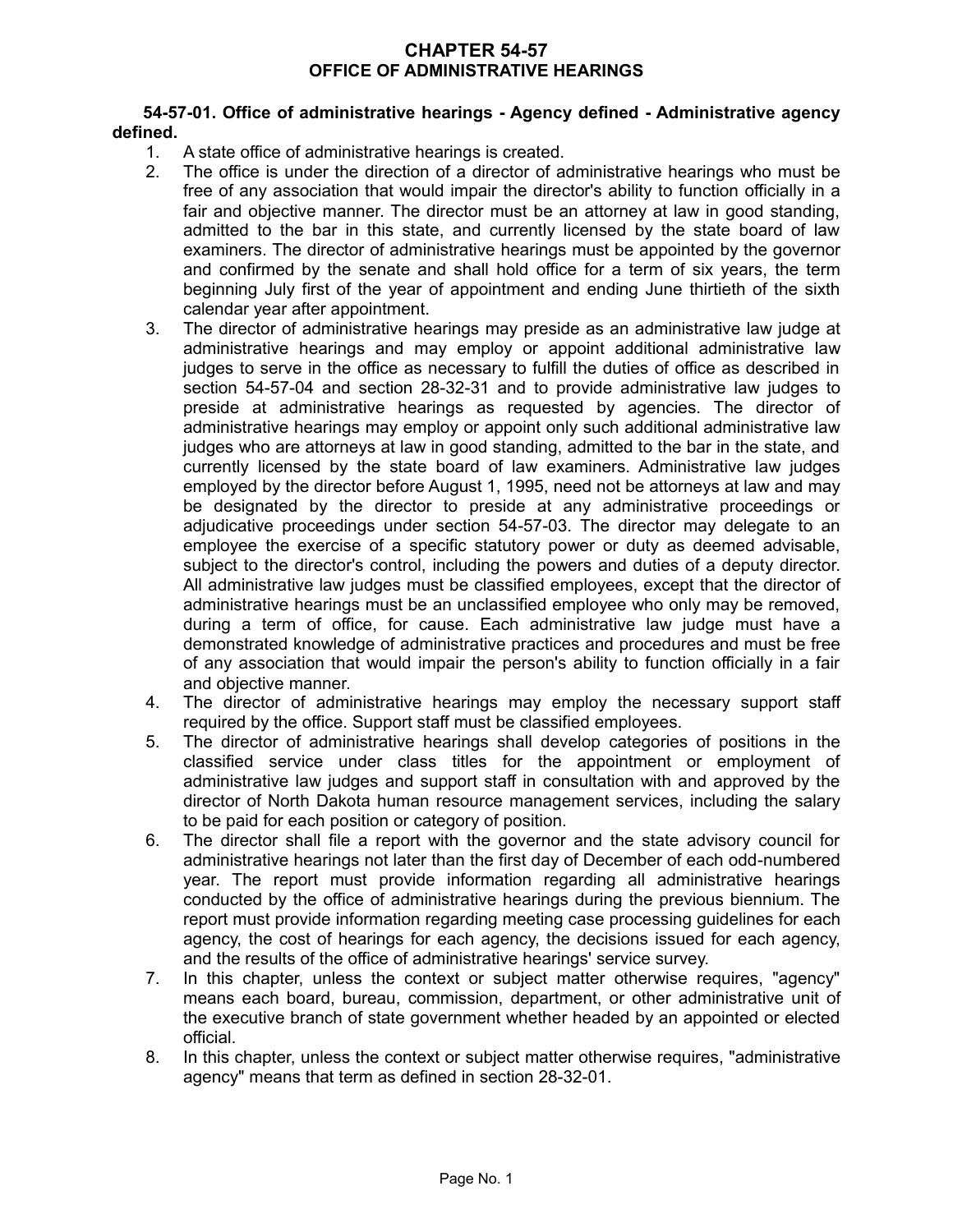# **54-57-02. Temporary administrative law judges.**

When regularly appointed administrative law judges are not available, the director of administrative hearings may contract on a temporary basis with qualified individuals to serve as administrative law judges for the office of administrative hearings. Temporary administrative law judges are not employees of the state.

# **54-57-03. Hearings before administrative law judges.**

- 1. Notwithstanding the authority granted in chapter 28-32 allowing agency heads or other persons to preside in an administrative proceeding, all adjudicative proceedings of administrative agencies under chapter 28-32, except those of the public service commission, the industrial commission, the insurance commissioner, the department of water resources, the department of transportation, job service North Dakota, and the labor commissioner, must be conducted by the office of administrative hearings in accordance with the adjudicative proceedings provisions of chapter 28-32 and any rules adopted pursuant to chapter 28-32. But, appeals hearings pursuant to section 61-03-22 and drainage appeals from water resource boards to the department of water resources pursuant to chapter 61-32 must be conducted by the office of administrative hearings. Additionally, hearings of the department of corrections and rehabilitation for the parole board in accordance with chapter 12-59, regarding parole violations; job discipline and dismissal appeals to the board of higher education; Individuals With Disabilities Education Act and section 504 due process hearings of the superintendent of public instruction; and chapter 37-19.1 veterans' preferences hearings for any agency must be conducted by the office of administrative hearings in accordance with applicable laws.
- 2. The agency head shall make a written request to the director requesting the designation of an administrative law judge to preside for each administrative proceeding or adjudicative proceeding to be held.
- 3. Informal disposition of an administrative proceeding or adjudicative proceeding may be made by an agency at any time before or after the designation of an administrative law judge from the office of administrative hearings.
- 4. If a party to an administrative proceeding or adjudicative proceeding is in default, the agency may issue a default order and a written notice of default, including a statement of the grounds for default, prior to the hearing. The agency shall determine all the issues involved. If issued, the default notice and order must be served upon all the parties and the administrative law judge, if one has been designated to preside. After service of the default notice and order, if a hearing is necessary to complete the administrative action with or without the participation of the party in default, an administrative law judge from the office of administrative hearings must preside.
- 5. When designating administrative law judges to preside in an administrative proceeding or adjudicative proceeding, the director shall attempt to assign an administrative law judge having expertise in the subject matter to be dealt with.
- 6. The director of administrative hearings may assign an administrative law judge to preside in an administrative proceeding or adjudicative proceeding, upon request, to any agency exempted from the provisions of this section, to any agency, or part of any agency, that is not an administrative agency subject to the provisions of chapter 28-32, to any unit of local government in this state, to any tribal government in this state, to the judicial branch, or to any agency to conduct a rulemaking hearing.

# **54-57-03.1. Hearings after judgment.**

The office of administrative hearings may not hold hearings on the same issue involving the same parties as the original hearing after a judgment has been rendered by a court concerning that issue unless authorized to or directed to by that court.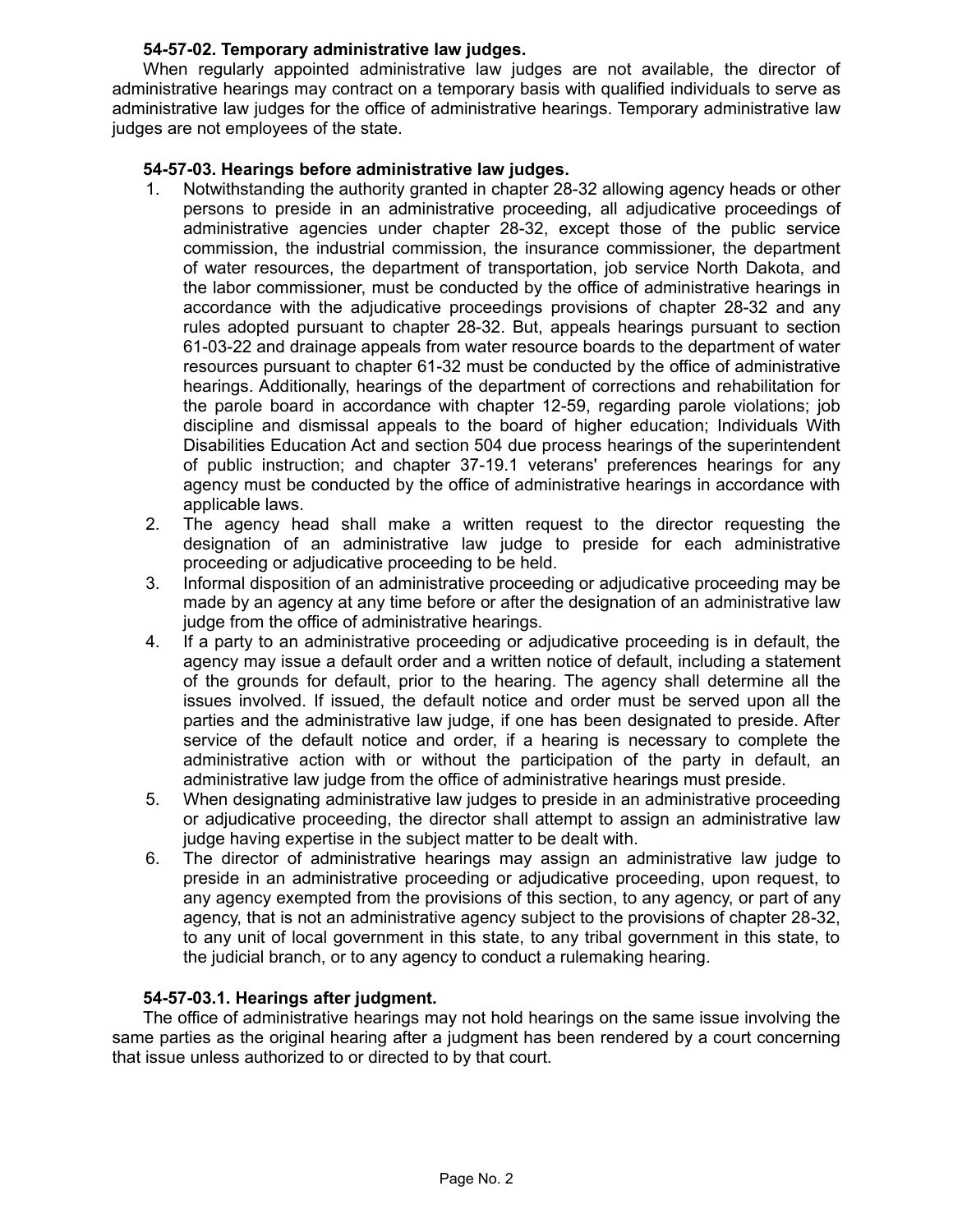## **54-57-04. Duties of administrative law judges.**

All administrative law judges shall comply with the duties of hearing officers under section 28-32-31 for all hearings of administrative agencies under chapter 28-32, as well as for all hearings of administrative agencies not under chapter 28-32, in accordance with applicable laws.

#### **54-57-05. Uniform rules of administrative practice or procedure - Effective date - Administrative law judge rules.**

- 1. The director of administrative hearings shall adopt, in accordance with chapter 28-32, rules of administrative hearings practice or procedure which implement chapter 28-32 and which aid in the course and conduct of all administrative hearings and related proceedings conducted by administrative agencies under chapter 28-32. The uniform rules must be used by all administrative agencies subject to chapter 28-32 which do not have their own rules of administrative hearings practice or procedure governing the course and conduct of hearings. If an administrative agency's rules are silent on any aspect of the agency's administrative hearings practice or procedure, the applicable uniform rule governs.
- 2. The director of administrative hearings may adopt rules to further establish qualifications for administrative law judges; to establish procedures for requesting and designating administrative law judges; and to facilitate the performance of duties and responsibilities conferred by this chapter. Any rules adopted by the director of administrative hearings pursuant to this subsection must be adopted in accordance with chapter 28-32.

# **54-57-06. Transfer and transition provisions.**

Repealed by S.L. 1995, ch. 313, § 14.

**54-57-07. Compensation for provision of administrative law judges - Special fund established - Continuing appropriation.**

- 1. The office of administrative hearings shall require payment for services rendered by any administrative law judge provided by it to any agency, to any unit of local government in this state, to any tribal government in this state, or to the judicial branch, in the conduct of an administrative hearing and related proceedings, and those entities must make the required payment to the office. Payment must include payment for support staff necessary to render administrative law judge services. Moneys received by the office of administrative hearings in payment for providing an administrative law judge to conduct an administrative hearing and related proceedings must be deposited into the operating fund of the office of administrative hearings.
- 2. The office of administrative hearings shall require payment for mileage, meals, and lodging in connection with services rendered by an administrative law judge provided to any agency, to any unit of local government in this state, to any tribal government in this state, or to the judicial branch, in the conduct of an administrative hearing and related proceedings, and those entities must make the required payment to the office. Payment for meals and lodging must be in the amounts allowable under section 44-08-04. Payment for mileage when using state vehicles must be in amounts set for user charges under section 24-02-03.5. All other payments must be in amounts allowed for other state officials and employees. Either general fund or special fund moneys, or other income, may be used for the payment of mileage, meals, and lodging under this subsection.
- 3. A special fund is established in the state treasury and designated as the administrative hearings fund. The office of administrative hearings shall deposit in the fund all moneys received by it in payment for providing services rendered by any administrative law judge in the conduct of an administrative hearing and related proceedings under this chapter, as well as all moneys received by the office in payment for mileage, meals, and lodging in connection with providing any